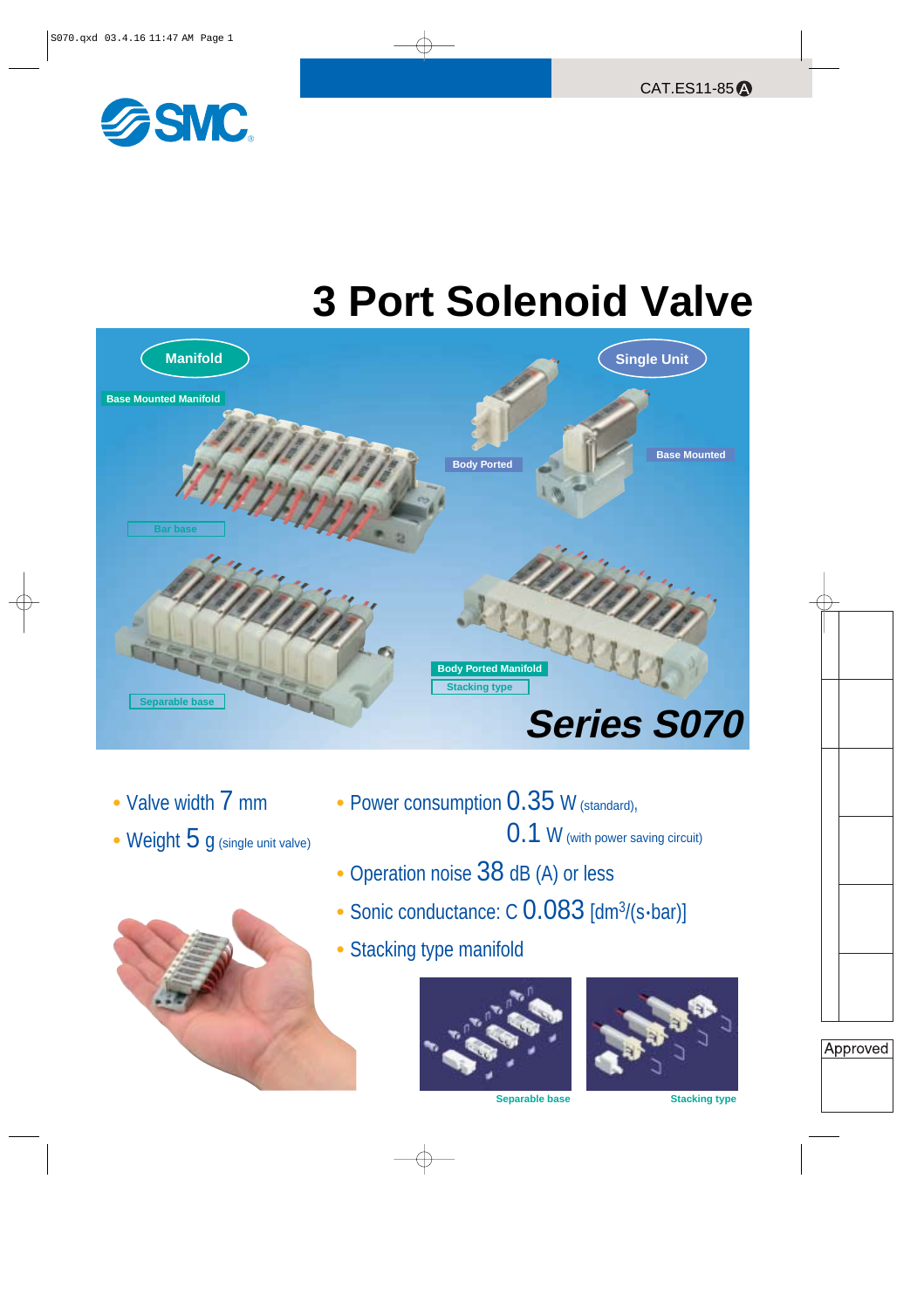# **Series S070 Compact Direct Operated 3 Port Solenoid Valve**

**How to Order Valve**

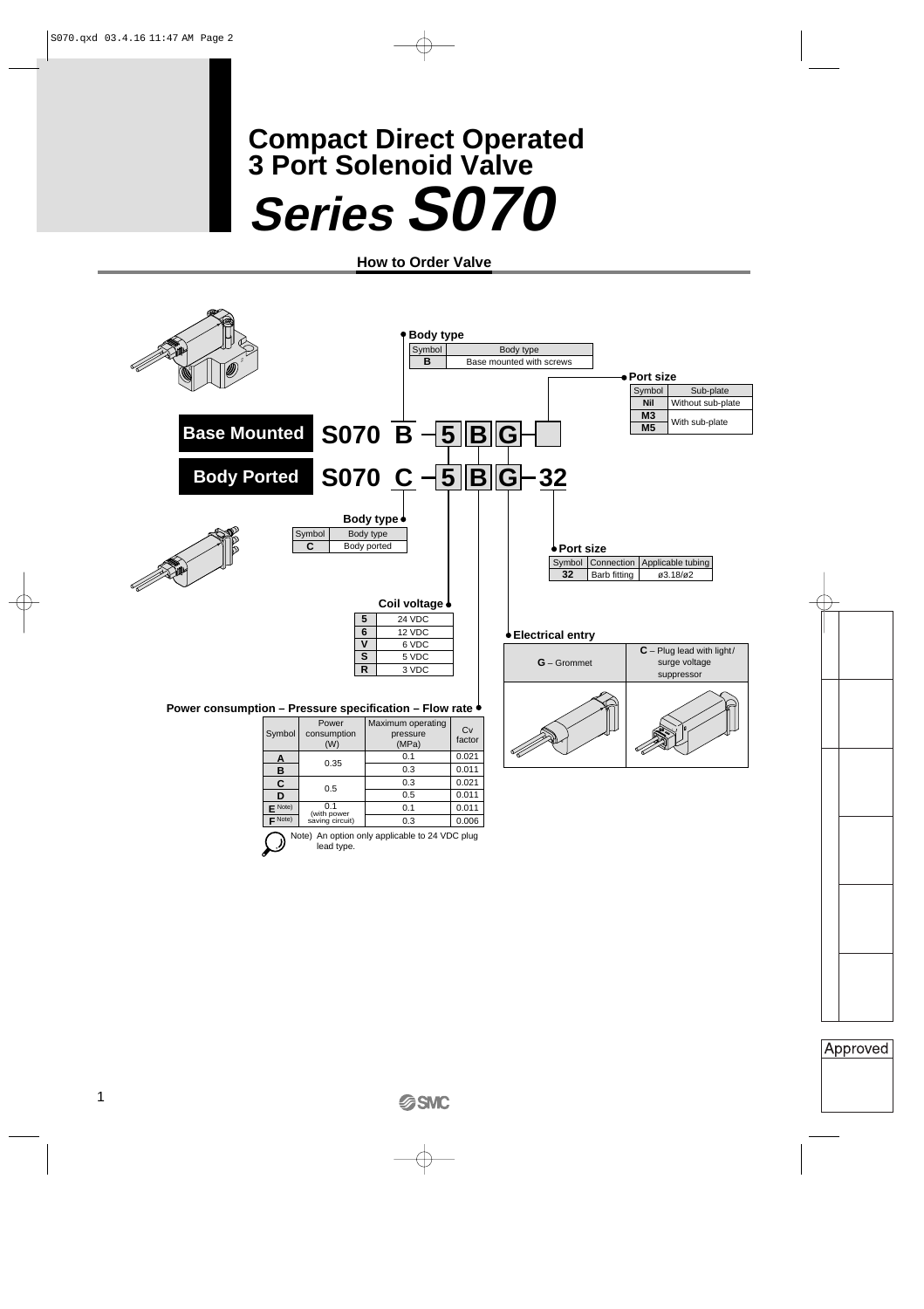# **Compact Direct Operated 3 Port Solenoid Valve Series S070**



**JIS** symbol



## **Specifications**

| Valve construction                    | Poppet                                                       |
|---------------------------------------|--------------------------------------------------------------|
| Fluid                                 | Air / Inert gas / Low vacuum $(1.33 \times 10^2 \text{ Pa})$ |
| Maximum operating pressure            | 0.3 MPa (0.35 W, 0.1 W), 0.5 MPa (0.5 W)                     |
| Proof pressure                        | 1 MPa                                                        |
| Ambient and fluid temperature Note 1) | $-10$ to 50 $\degree$ C                                      |
| Lubrication                           | Not required                                                 |
| Impact/Vibration resistance Note 2)   | 30/150 m/s <sup>2</sup>                                      |
| Enclosure                             | IP40                                                         |
| Weight                                | 5 g (single unit valve)                                      |
| Mounting orientation                  | Free                                                         |



Note 1) Use dry air and prevent condensation at low temperatures.

Note 2) Vibration resistance: No malfunction resulted in 45 to 2000 Hz, a one-sweep test performed in the axial and right angle directions of the main valve and armature for both energized and de-energized states.

Impact resistance: No malfunction resulted in an impact test using a drop impact tester. The test was performed one time each in the axial and right angle directions of the main valve and armature, for both energized and de-energized states.

With the 0.1 W specification, the vibration and impact resistance is 10/50 m/s<sup>2</sup> or less. Note 3) With the low vacuum specification, the operating pressure range is  $1.33 \times 10^2$  Pa to the maximum operating pressure.

## **Solenoid specifications**

| Power consumption Note 1)             | 0.35 W (standard), 0.5 W (high voltage), 0.1 W (holding) |
|---------------------------------------|----------------------------------------------------------|
| Rated coil voltage                    | 3, 5, 6, 12, 24 VDC                                      |
| Allowable voltage fluctuation Note 2) | $\pm$ 10% of the rated voltage                           |
| Coil insulation type                  | Equivalent to class B                                    |



equivalent to 2 mA. Note 2) With a power saving circuit, keep the voltage fluctuation within 24 VDC ± 5%.

## **Flow specifications/Response time**

|                                   | Maximum operating |                        | Flow characteristics | Response time ms Note 2) |           |            |
|-----------------------------------|-------------------|------------------------|----------------------|--------------------------|-----------|------------|
| Power consumption                 | pressure          | $C[dm^3/(s\cdot bar)]$ | D                    | Cv                       | ON        | <b>OFF</b> |
| 0.5 W DC                          | 0.5 MPa           | 0.042                  | 0.27                 | 0.011                    | 3 or less | 3 or less  |
|                                   | 0.3 MPa           | 0.083                  | 0.28                 | 0.021                    | 5 or less | 3 or less  |
| $0.35$ W DC                       | 0.3 MPa           | 0.042                  | 0.27                 | 0.011                    | 3 or less | 3 or less  |
|                                   | 0.1 MPa           | 0.083                  | 0.28                 | 0.021                    | 5 or less | 3 or less  |
| 0.1 W DC (at holding)             | 0.3 MPa           | 0.021                  | 0.27                 | 0.006                    | 3 or less | 6 or less  |
| with power saving circuit Note 1) | 0.1 MPa           | 0.042                  | 0.28                 | 0.011                    | 5 or less | 6 or less  |

Note 1) With the 0.1 W DC specification, keep the vibration/impact within10/50 m/s<sup>2</sup>.

0.35 W DC at inrush (20 ms) and 0.1 W DC at holding.

Note 2) The response time is the value at the rated voltage and maximum operating pressure.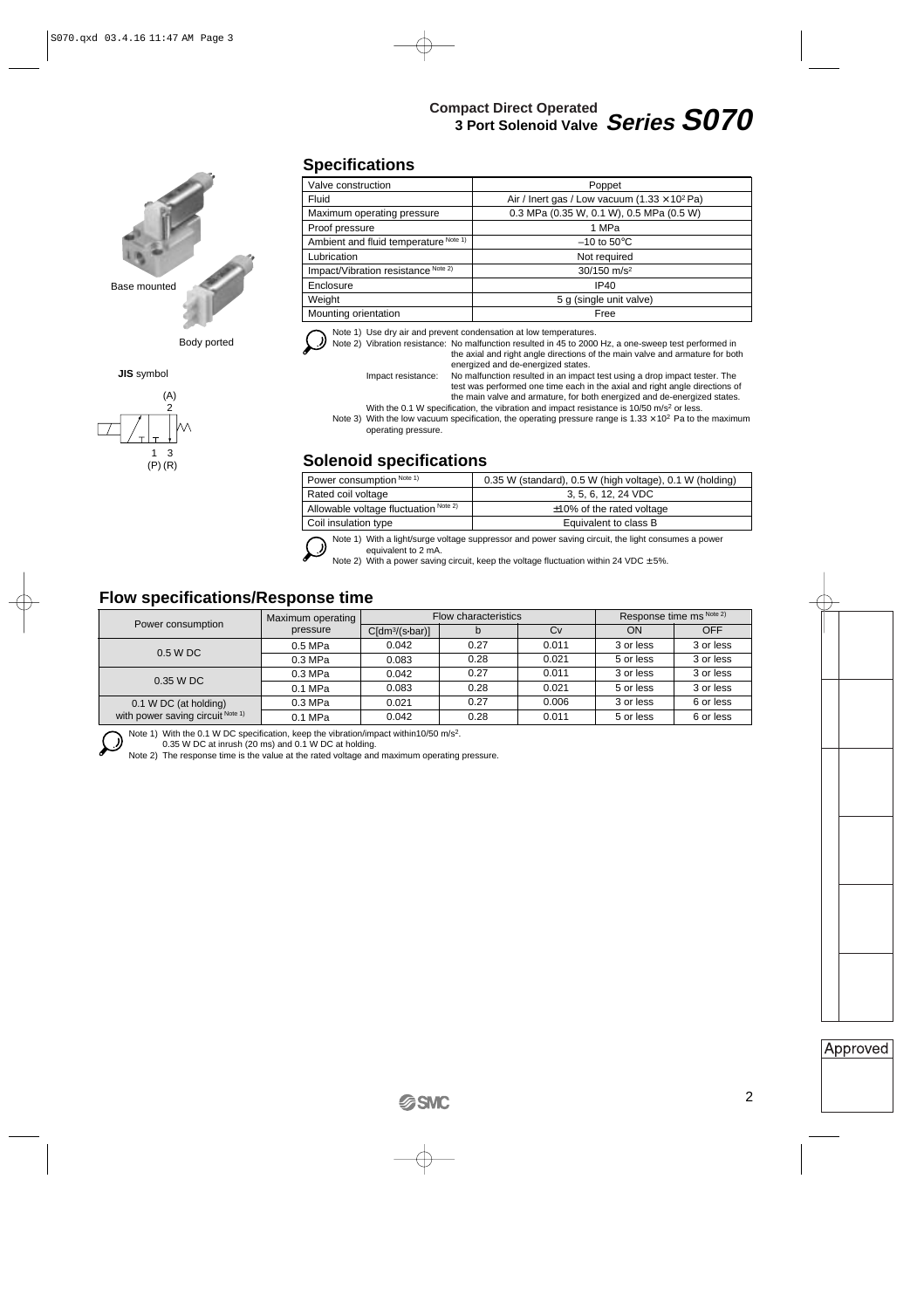# **Series S070**

## **Construction**

#### **Component Parts**

| Number | Description                  | <b>Material</b>        |
|--------|------------------------------|------------------------|
| 1      | Solenoid coil                |                        |
| 2      | Body                         | Resin                  |
| 3      | Core                         | Stainless steel        |
| 4      | Armature assembly            | Stainless steel, resin |
| 5      | Return spring                | Stainless steel        |
| 6      | Poppet                       | <b>FKM</b>             |
| 7      | Interface gasket             | <b>FKM</b>             |
| 8      | Round head combination screw | Carbon steel           |
| 9      | Sub-plate                    | Aluminum               |



∗ The above figure is an example of S070B-G base piping type (mounted with screws).

## **Replacement Parts**



**S070M S070M-80A-1** Note) Order is accepted in 10 units.

| 070C | AXT632-106A-2                        |
|------|--------------------------------------|
|      | Note) Each of the above part numbers |
|      | is for two screws, which are to      |
|      | be ordered by 10 units.              |
|      | Order is accepted in 10 units.       |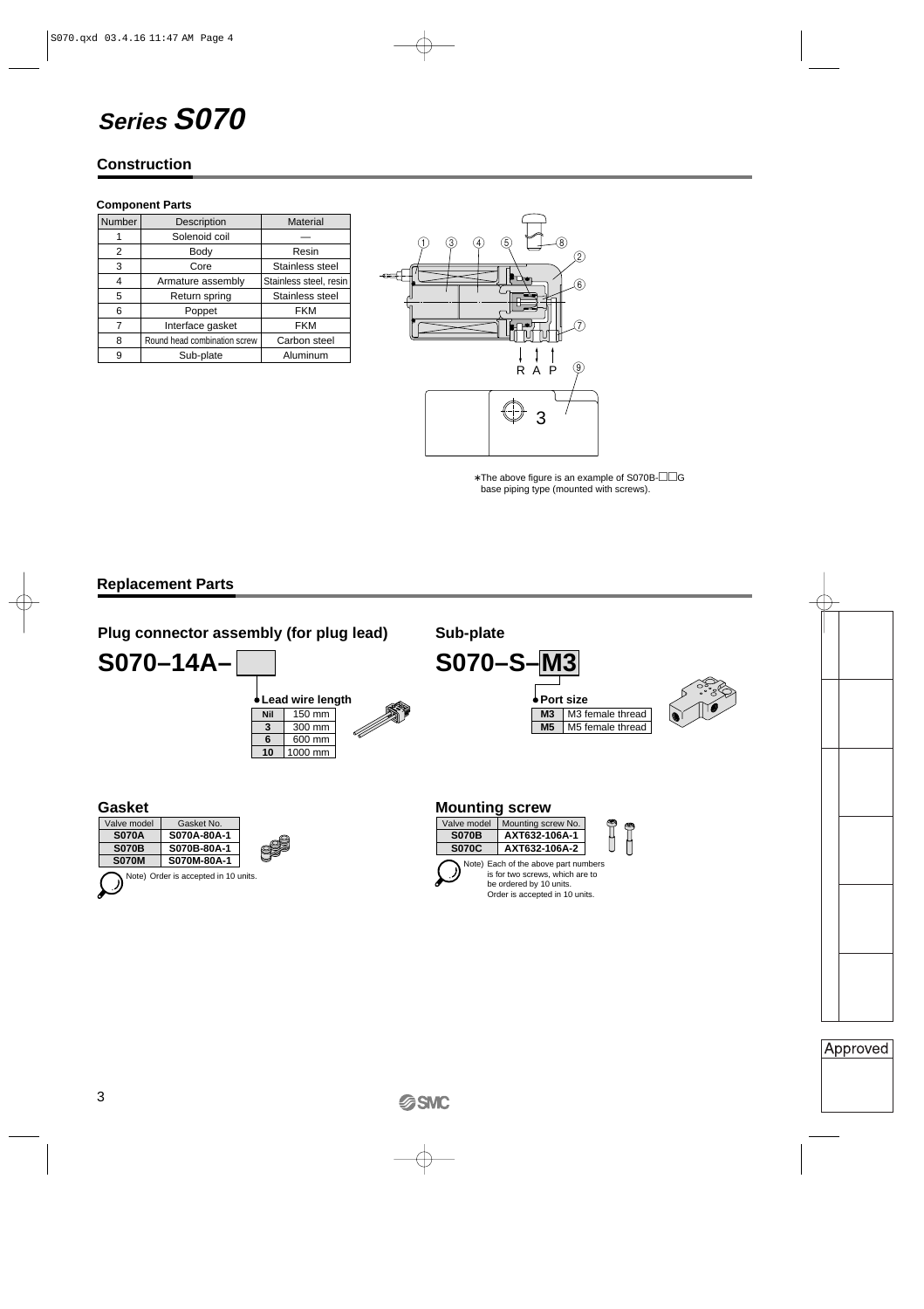## **Base mounted with screws**



**S070B-C-M3 Plug lead type**

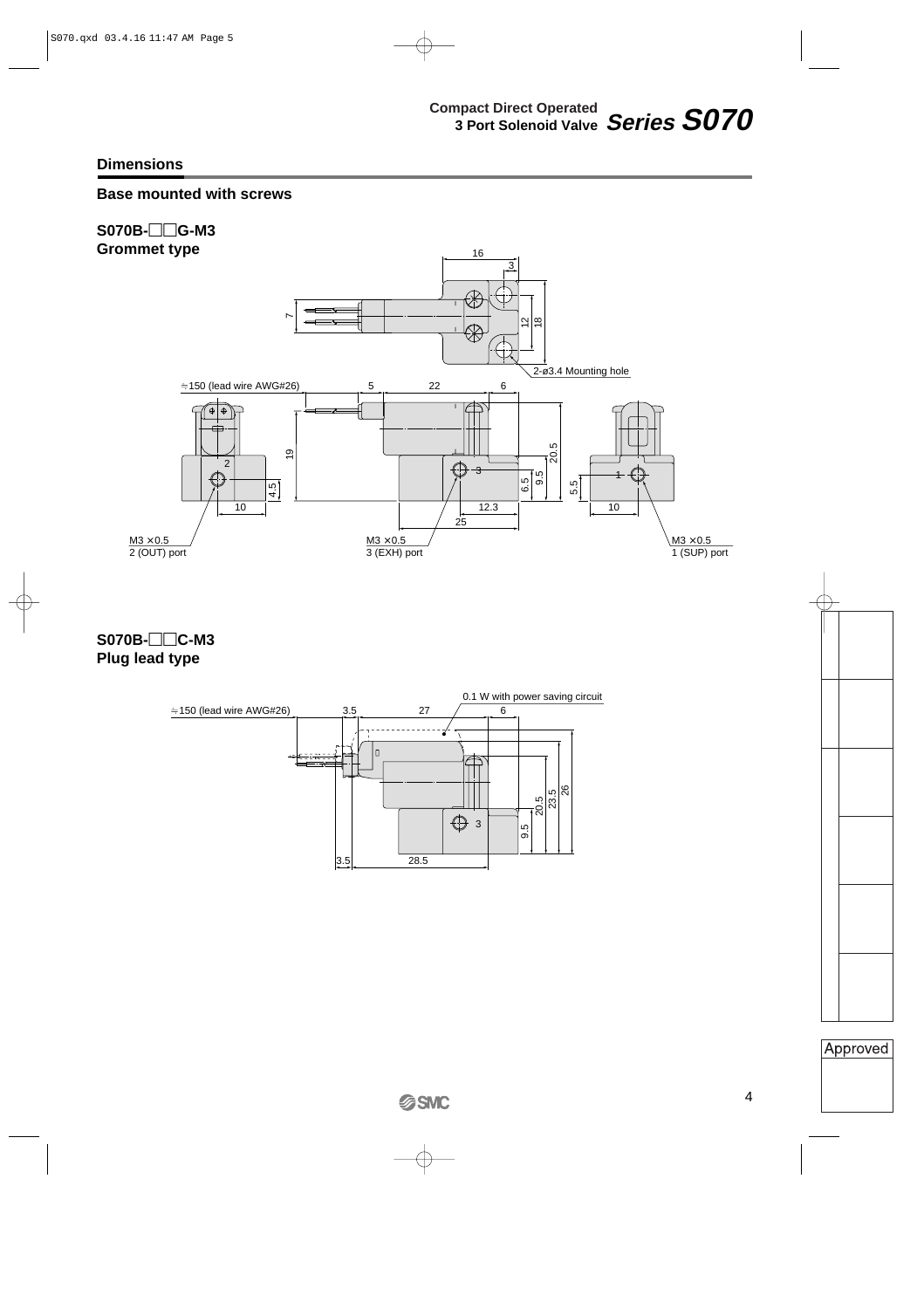## **Series S070**

## **Dimensions**

## **Base mounted with screws**

## **S070B-G-M5 Grommet type**



**S070B-C-M5 Plug lead type**

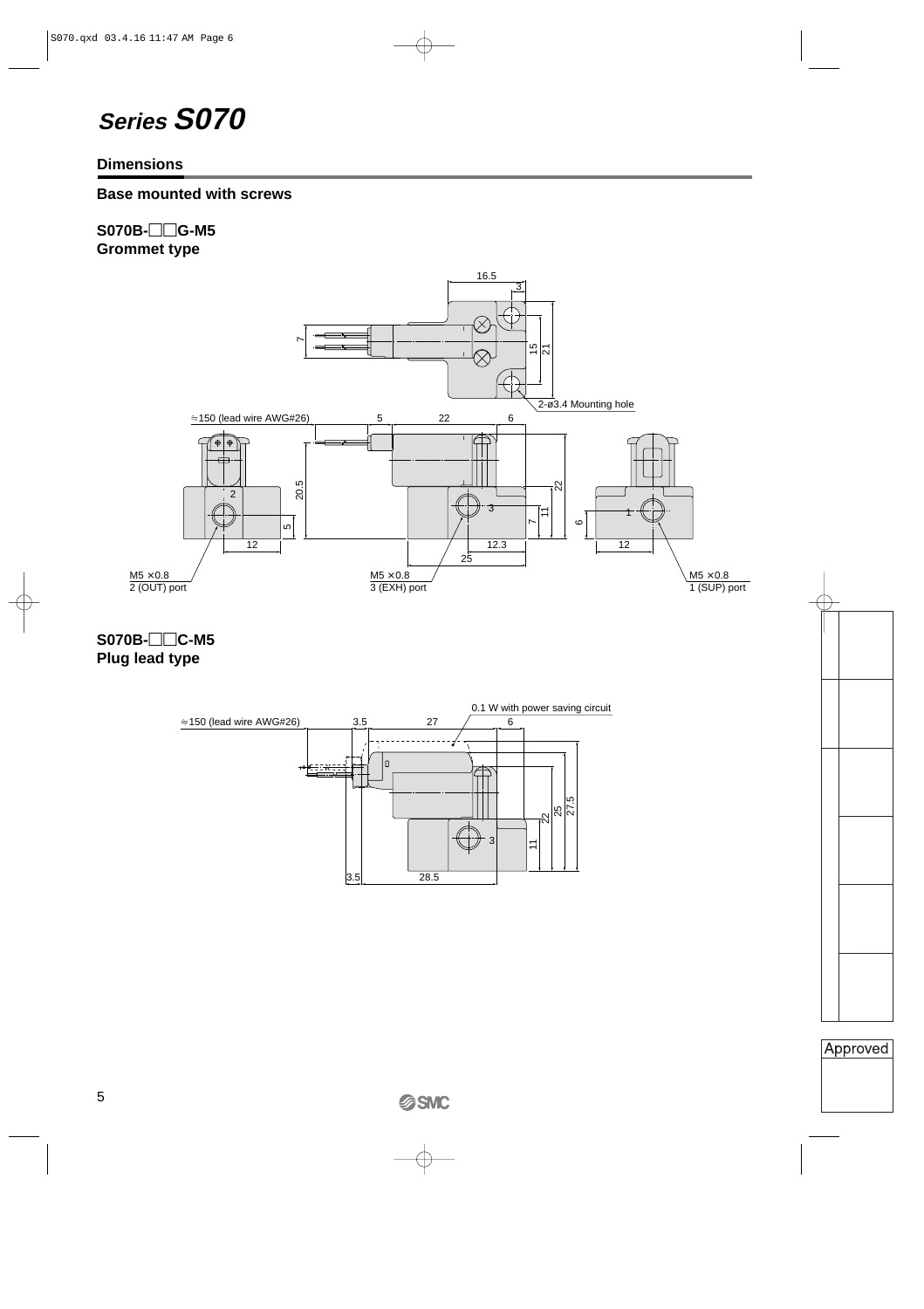## **Body ported**



**S070C-C-32 Plug lead type**

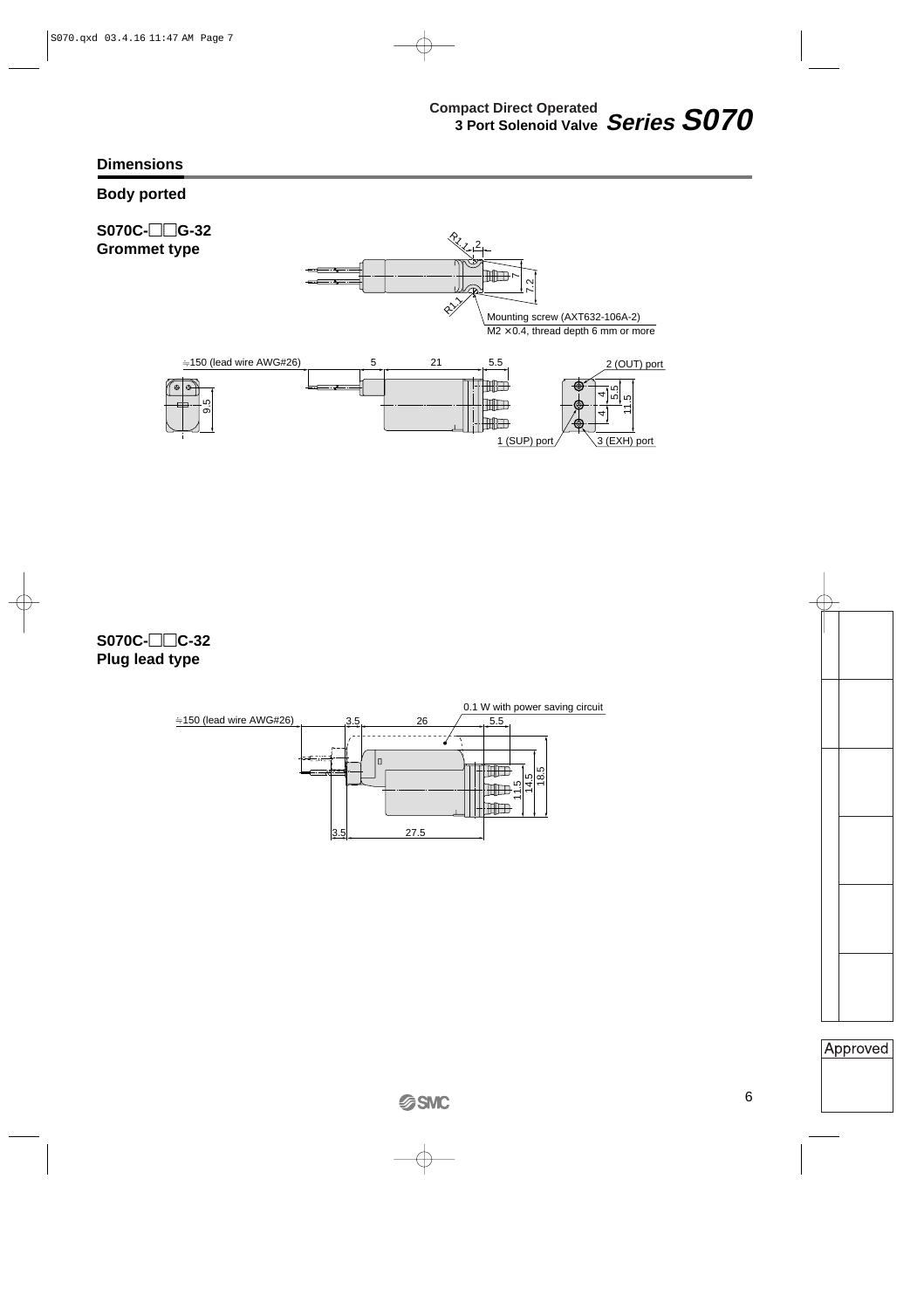# **Stacking Base Type 3 Port Solenoid Valve Series S070/ Base Mounted Manifold**

#### **How to Order Manifold Base Mounted Manifold Stacking Base Port size C** Grommet/Plug lead **Electrical entry Ports Stations 3** 3 port SS07 3 A01 08 C | 2 stations 3 stations **20** 20 stations **02 03** … **How to Order Manifold Assembly** Enter the part numbers of the valves and options to be mounted below the manifold base part number. <Example> **SS073A01-04C** ••••••••• 1 set ∗**S070A-5BG** •••••••••••• 3 set ∗**SS070A-10A** ••••••••••• 1 set Station……3……2……<sup>1</sup> O <sup>ingge</sup> O side Manifold Base no. Valve no. 1 set - Blanking plate assembly no. Note) Maximum of 20 stations Symbol SUP/EXH port OUT port (Applicable tubing) Barb fittings (ø6/ø4) **A01**  $\begin{array}{c|c|c|c} \hline \text{A01} & \text{Barb} \text{ minus} \\ \hline \text{A02} & (\emptyset 6/\emptyset 4) & & \text{Barb} \text{ fittings} \end{array}$ Applicable tubing  $(93.18)$ <sub>02</sub>  $\alpha$ 4/ $\alpha$ 2.5 Prefix the symbol "∗" to the solenoid valve part number. Write sequentially from the 1st station on the D side. Note) The outside and inside diameters of the "applicable tubing" are indicated for the barb fitting.

**How to Order Valve**

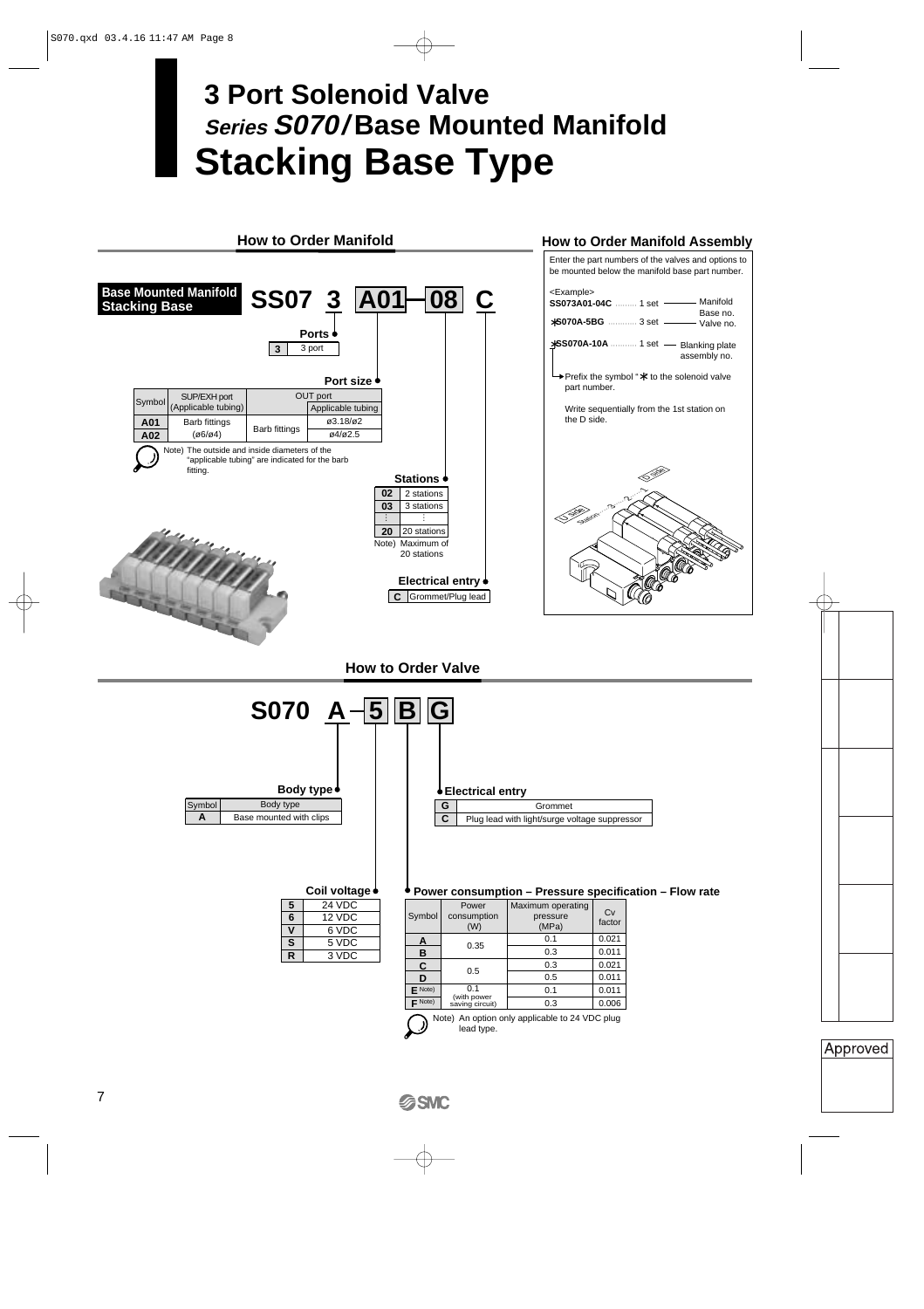L2

32.8

40

47.2

54.4

61.6

68.8

76

83.2

## **Base mounted manifold / Separable base**

#### **SS073A** <sup>01</sup><sub>02</sub> - Stations C **02**



| <b>Dimensions</b> | Formulas: L1 = $n \times 7.2 + 14.8$ , L2 = $n \times 7.2 + 18.4$ , n: Stations (maximum 20 stations) |      |             |      |    |      |  |      |      |    |            |  |                                  |     |       |       |             |    |
|-------------------|-------------------------------------------------------------------------------------------------------|------|-------------|------|----|------|--|------|------|----|------------|--|----------------------------------|-----|-------|-------|-------------|----|
|                   |                                                                                                       |      |             |      |    |      |  |      | 10   |    | $\sqrt{2}$ |  | 14                               | 16  |       | 18    |             | 20 |
| -                 | 29.2                                                                                                  | 36.4 | 10C<br>43.0 | 50.8 | 58 | 65.2 |  | 79.6 | 86.8 | 94 | 101.2      |  | <sup>∣</sup> 108.4  115.6  122.8 | 130 | 137.2 | 144.4 | 151.6 158.8 |    |

90.4

97.6

104.8

112

119.2

126.4

133.6

140.8

148

| ٧<br>$\sim$ |
|-------------|
|-------------|

155.2

162.4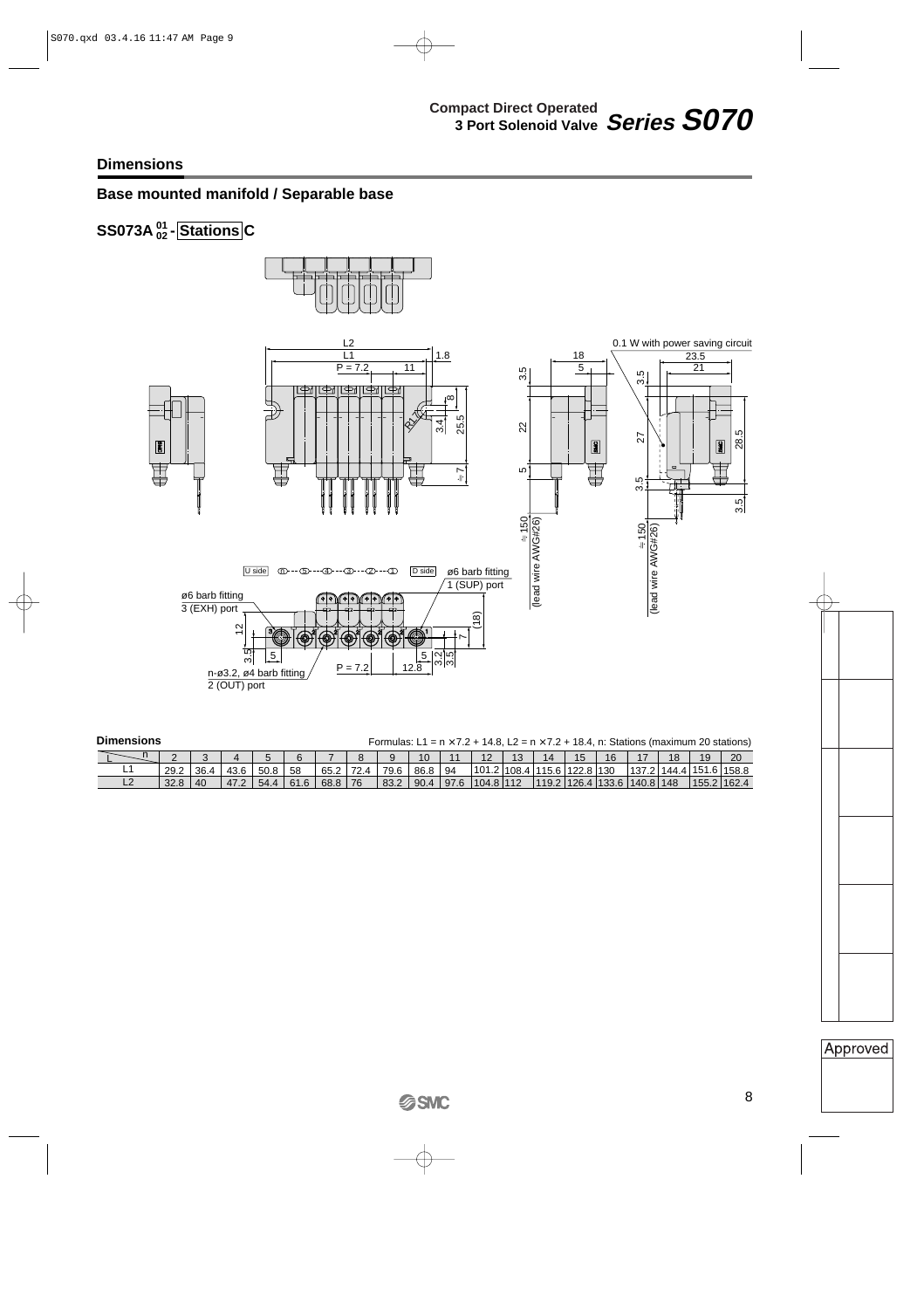# **Bar Base Specification 3 Port Solenoid Valve Series S070/ Base Mounted Manifold**

#### **How to Order Manifold How to Order Manifold Assembly** Enter the part numbers of the valves and options to be mounted below the manifold base part number. **Base Mounted Manifold** <Example> **SS07 3 B01-08 C SS073B01-04C** ••••••••• 1 set Manifold **Bar Base** Base no. ∗**S070B-5BG** •••••••••••• 3 set Valve no. **Ports** ∗**SS070B-10A** ••••••••••• 1 set Blanking plate **3** 3 port assembly no. Prefix the symbol "∗" to the solenoid valve part number. **Port size** Write sequentially from the 1st station on the D side. Symbol SUP/EXH port OUT port CUT (Applicable tubing) Applicable tubing – **B01** | M5 female screw | M3 female screw O <sup>ingge</sup> Station<sub>men</sub><br>Station……<br>Station…… **Stations**  $\mathbf{02}$  | 2 stations O side **03** 3 stations … **20** 20 stations Note) Maximum of  $\lesssim$  or 20 stations **Electrical entry** 2**C** Grommet/Plug lead

**How to Order Valve**



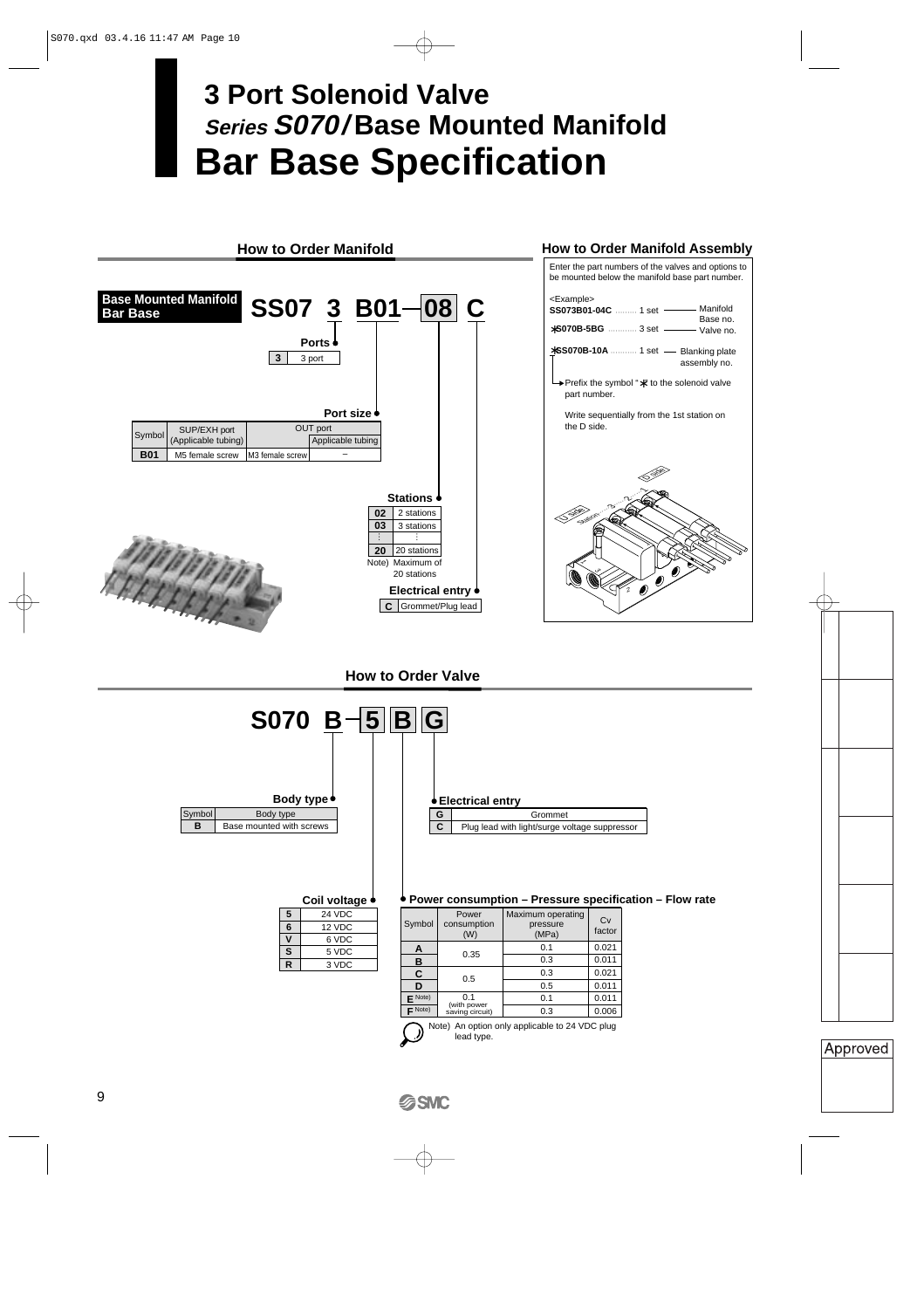## **Base mounted manifold / Bar base**

## **SS073B01- Stations C**



#### **Dimensions**

Formulas:  $L1 = n \times 7.2 + 8.8$ ,  $L2 = n \times 7.2 + 14.8$ , n: Stations (maximum 20 stations)

|   |      |      |      |      |    |      |      |      | 10   |    | າດ<br>ΙZ | ັ     |       |               | 16  |       | 19 | 20                            |
|---|------|------|------|------|----|------|------|------|------|----|----------|-------|-------|---------------|-----|-------|----|-------------------------------|
|   |      | 30.4 | 37.6 | 44.8 | 52 | 59.2 | 66.4 | 73.6 | 80.8 | 88 | 95.2     | 102.4 | 109.6 | 116.8         | 124 | 131.2 |    | 138.4 145.6 152.8             |
| ∽ | 29.2 | 36.4 | 43.6 | 50.8 | 58 | 65.2 | 72.4 | 79.6 | 86.8 | 94 | 101.2    | 108.4 |       | 115.6   122.8 | 130 |       |    | 137.2   144.4   151.6   158.8 |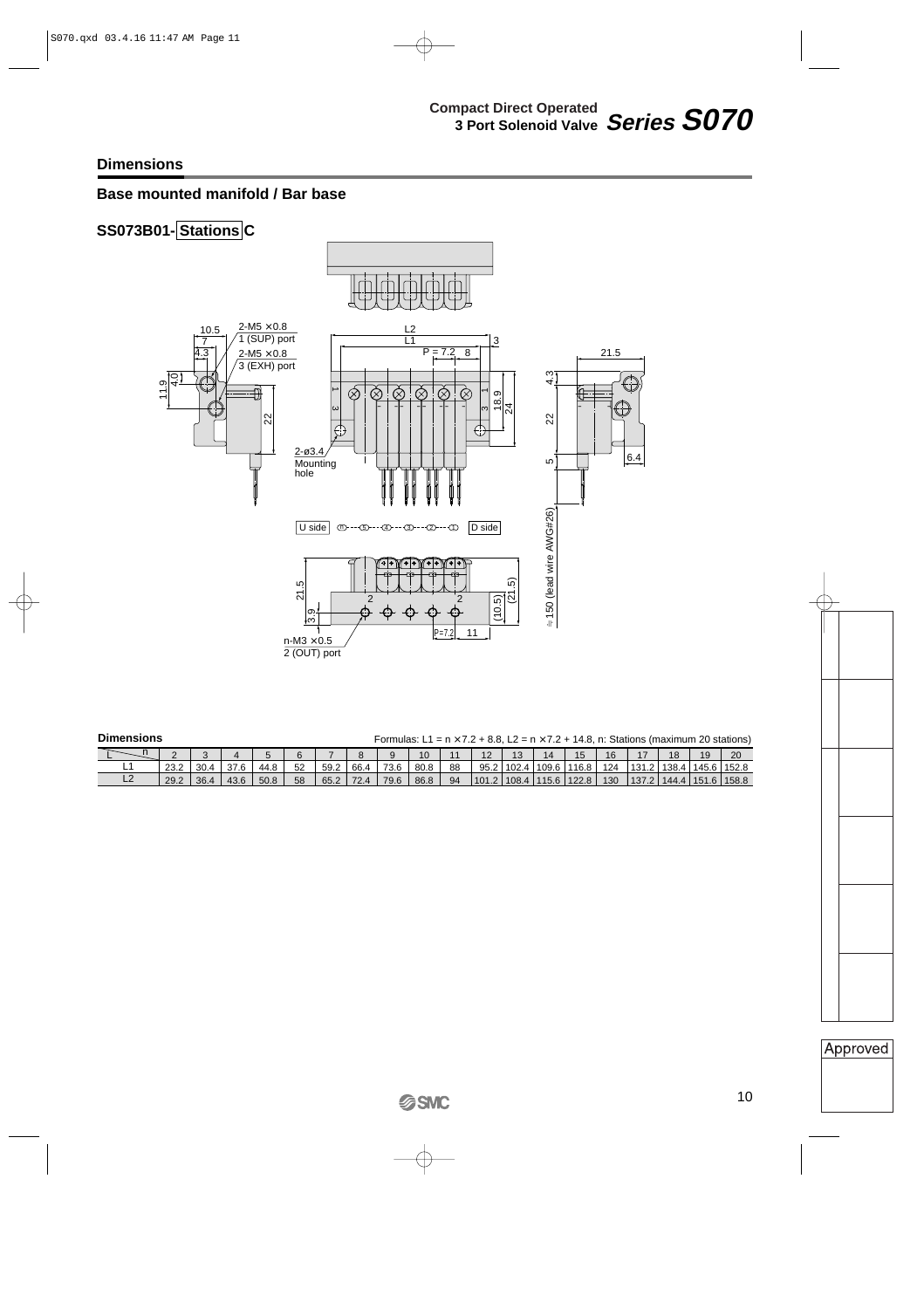# **Stacking Type Specifications 3 Port Solenoid Valve Series S070/ Body Ported Manifold**

#### **How to Order Manifold**

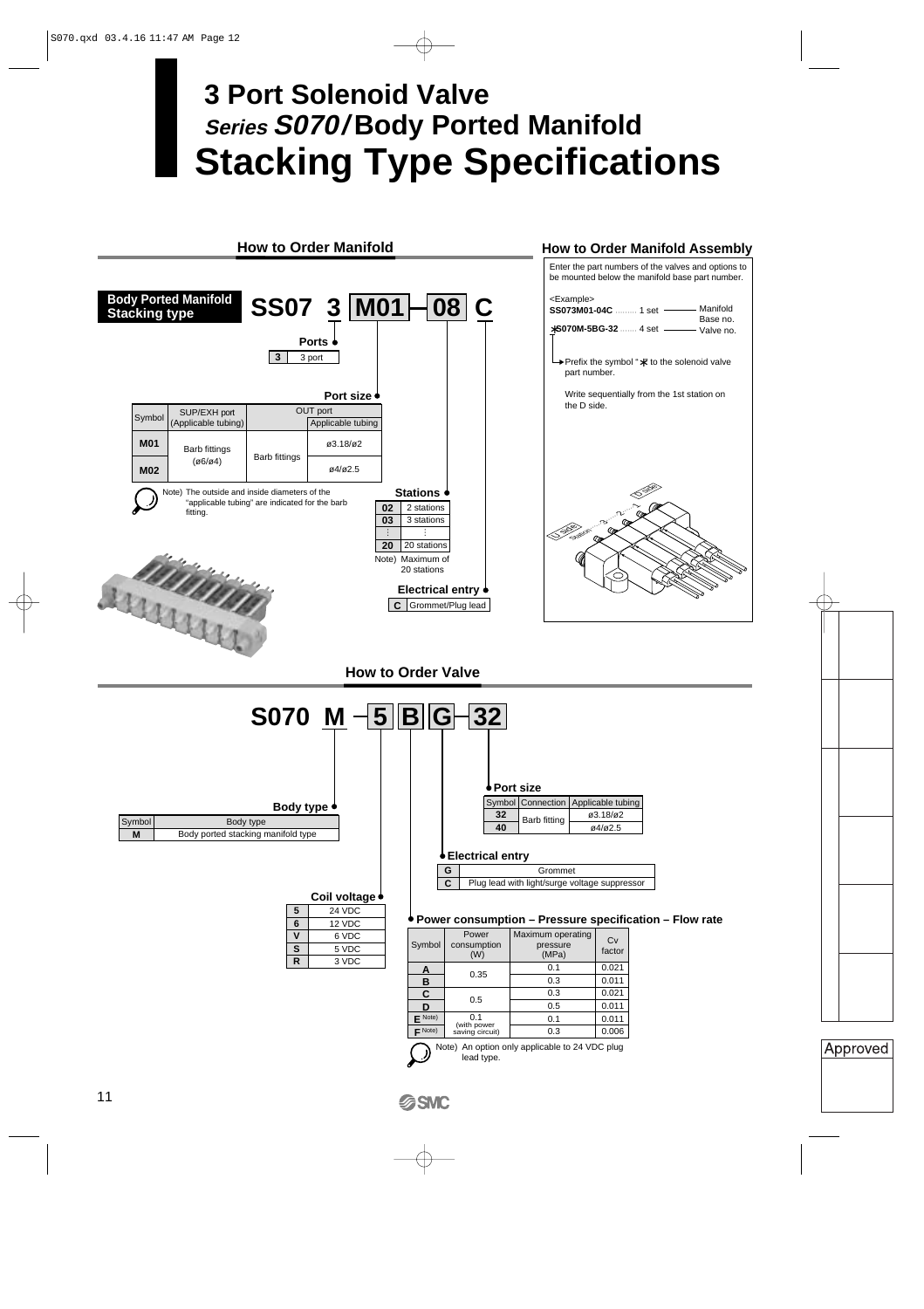## **Body ported stacking type manifold**



| <b>Dimensions</b> | Formulas: L1 = $n \times 7.2 + 7$ , L2 = $n \times 7.2 + 15$ , n: Stations (maximum 20 stations) |  |
|-------------------|--------------------------------------------------------------------------------------------------|--|

|     |      |      |      |    |      |               |      |      |    | $\sim$ | . <u>. .</u> |       |       | C   | 16    | 47    | 18    | 19    | 20  |
|-----|------|------|------|----|------|---------------|------|------|----|--------|--------------|-------|-------|-----|-------|-------|-------|-------|-----|
| - - | 21.4 | 28.6 | 35.8 | 43 | 50.2 | $- -$<br>57.4 | 64.6 | ن.   | 79 | 86.2   | '93.4        | 100.6 | 107.8 | 115 | 122.2 | 129.4 | 136.6 | 143.8 |     |
| --  | 29.4 | 36.6 | 43.8 | 51 | 58.2 | 65.4          | 72.6 | 79.8 | 87 | 94.2   | 101.4        | 108.6 | 115.8 | 123 | 130.2 | 137.4 | 144.6 | 151.8 | 159 |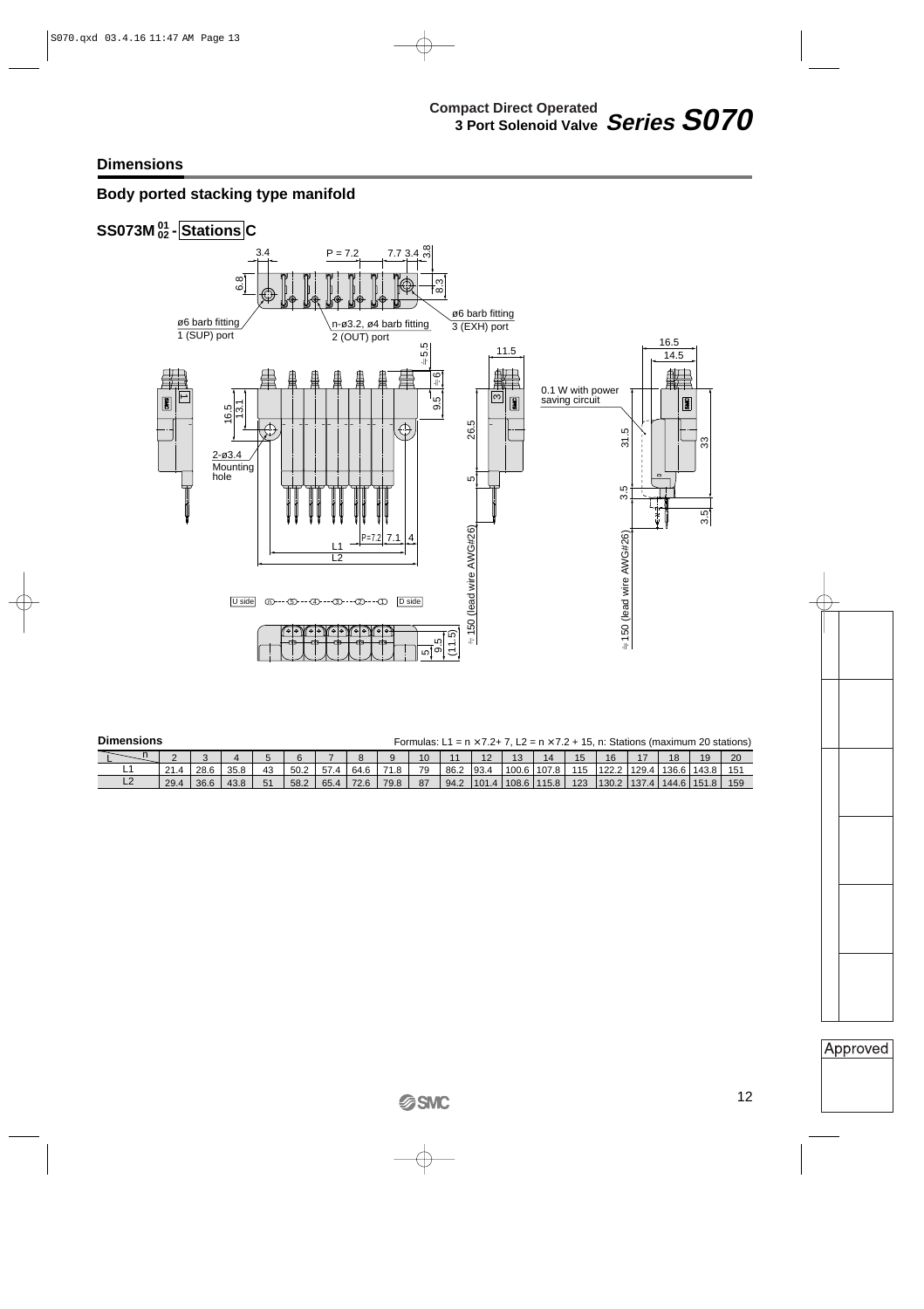# **Series S070**

## **Manifold Options**

#### **Blanking plate assembly (for SS073A)**

#### **SS070A-10A (for separable base)**

This assembly is mounted on a manifold block where the valve is removed for maintenance or a replacement valve is going to be mounted.



#### **Blanking plate assembly (for SS073B)**

#### **SS070B-10A (for bar base)**

This assembly is mounted on a manifold block where the valve is removed for maintenance or a replacement valve is going to be mounted.



Intermediate block assembly

D side block U side

Valve

Valve

Intermediate

#### **Intermediate block assembly (for SS073A)**

#### **SS070A-B (for separable base)**

This assembly is used to secure the manifold when a large number of stations are manifolded. (Accommodated as one station.)

∗ In the manifold specification sheet, specify the position where the block assembly is mounted.



7.2

#### **Intermediate block assembly (for SS073M)**

#### **SS070M-B (for stacking type)**

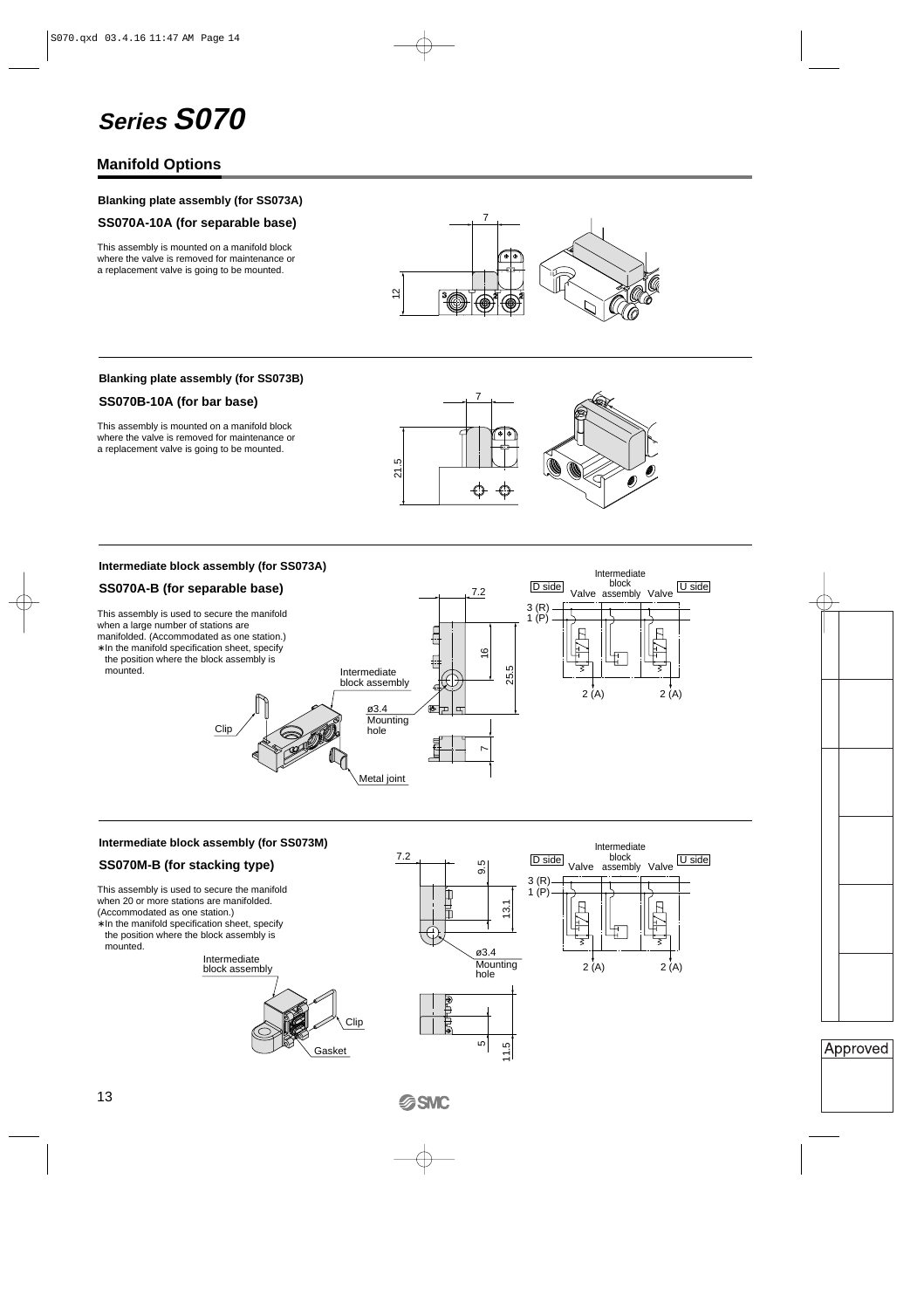# **Exploded View of Separable Base Series S070**

## **Base mounted / SS073A-C Exploded view of separable base**



## **< Manifold Block Assembly >**

1 **Manifold block assembly No.**



**< U Side End Plate Assembly >** 2 **U side end plate assembly No.**

## **SS070A01–2A**

**< D Side End Plate Assembly >**

3 **D side end plate assembly No.**

**SS070A01–3A**

## **< Replacement Parts for Manifold Block > Replacement Parts**

| No.               | No.          | Description      | Material        | Number |
|-------------------|--------------|------------------|-----------------|--------|
| $\left( 4\right)$ | SS070A-80A-1 | O-ring           | <b>FKM</b>      | 10     |
| 5)                | SS070A-80A-2 | Clip             | Stainless steel | 10     |
| $\left( 6\right)$ | SS070A-80A-3 | Metal joint      | Stainless steel | 10     |
| 7)                | SS070A-80A-4 | Leaf spring      | Stainless steel | 10     |
| $^{(8)}$          | SS070A-80A-5 | Mounting bracket | Stainless steel | 10     |

## **<Replacement Parts for U/D End Plate>**

#### **Replacement Parts**

| No. | No.          | <b>Description</b> | Material        | l Number |
|-----|--------------|--------------------|-----------------|----------|
| ୕ୢୠ | SS070A-80A-6 | Stopper plate      | Stainless steel | 10       |

**< Barb Fitting Assembly >**

0 **Barb fitting assembly (for cylinder port)**

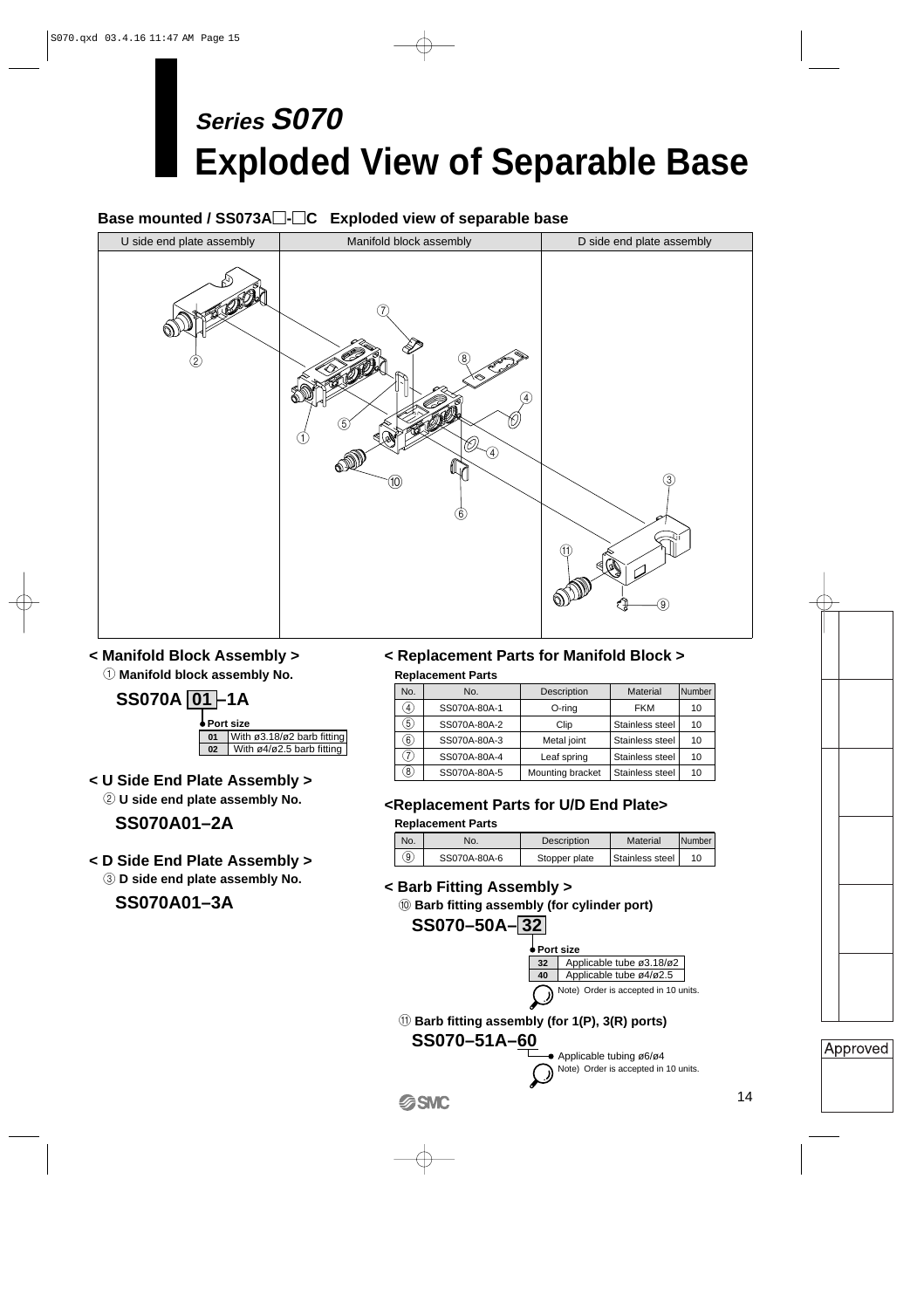# **Exploded View of Stacking Type Series S070**

## **Body ported type / SS073M01-C Exploded view of stacking type**



## **< U End Plate Assembly >**

**1 U end plate assembly No.** 

## **SS070M01–2A**

## **< D End Plate Assembly >**

2 **D end plate assembly No.**

## **SS070M01–3A**

#### **Replacement Parts**

| No.               | No.          | Description | Material        | Number |
|-------------------|--------------|-------------|-----------------|--------|
| 3                 | SS070M-80A-1 | Gasket      | FKM             | 10     |
| $\left( 4\right)$ | SS070M-80A-2 | Clip        | Stainless steel | 10     |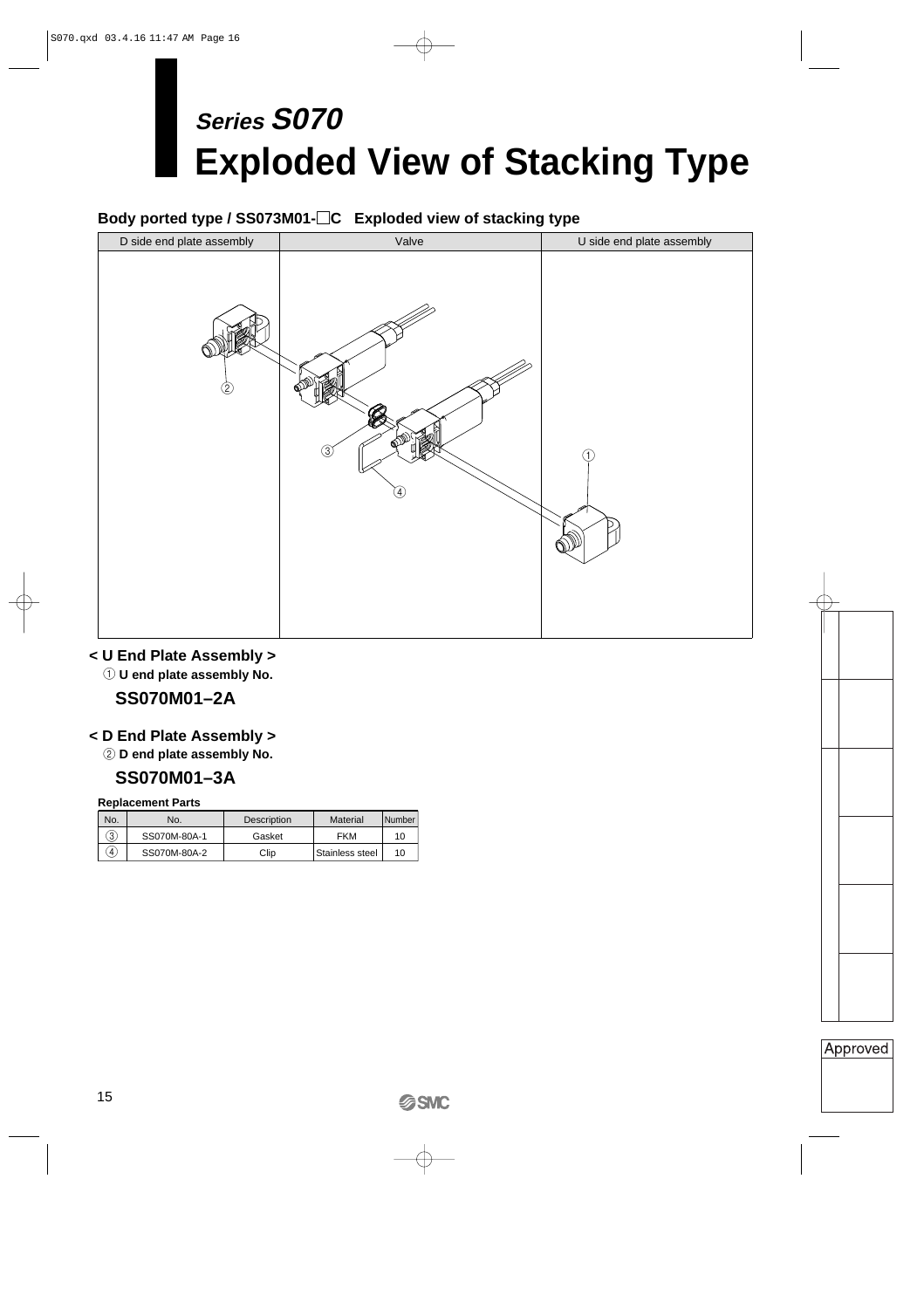

## **Series S070/Specific Product Precautions 1**

**Be sure to read before handling. Refer to pages 16 through 19 for safety instructions, precautions.**

## **Caution Valve mounting / Removal**

#### **1. Base mounted with screws**

With the base mounted type fixed with screws, confirm the installation of the gasket mounted on the body interface and fasten the dedicated mounting screws (AXT632-106-1) at an appropriate torque (0.10 to 0.14 Nm). (Fasten equally so that the valve will not tilt.)



#### **2. Base mounted with clips**

1 Hook a flat head watchmakers screwdriver into the hole of the metal bracket and pull it approximately 1 mm in the direction indicated by the arrow.  $(2)$  Insert the solenoid valve from above. After confirming that the bottom surface of the solenoid valve contacts the top surface of the manifold, detach the flat head screwdriver from the mounting bracket while holding the solenoid valve body.

(Before mounting, confirm the installation of the interface gasket on the solenoid valve body.)

The built-in leaf spring returns the mounting bracket to its original position.

(Then confirm that the end of the mounting bracket is aligned with the side of the manifold block. Refer to the figure below.)

Similarly, to remove the valve, pull the mounting bracket and pull up the solenoid valve vertically. Use caution so that no excessive force is applied to the lead wire in mounting and removal.



## **Caution Screwing in M5/M3 thread**

After tightening by hand, tighten an additional 1/4 rotation for M3 and 1/6 rotation for M5. Overtightening may cause bending of the thread or air leakage due to deformation of the gasket. Insufficient screwing may cause loosening of the thread or air leakage.

### **Applicable Tubing Size**

#### **Stacking manifold**

| Port             | Applicable tubing                   | Recommended tubing |
|------------------|-------------------------------------|--------------------|
| 1 (SUP), 3 (EXH) | $\alpha$ 6/ $\alpha$ 4              | TS0604/TU0604      |
| 2 (OUT)          | 04/02.5                             | TS0425/TU0425      |
|                  | $\varnothing$ 3.18/ $\varnothing$ 2 | TIUB01             |

Note) In case of a body ported single unit valve, the applicable tubing size is ø3.18/ø2 for all 1 (SUP), 2 (OUT), and 3 (EXH) ports.

If fittings of a brand other than SMC are used, follow the specifications of the fittings to be mounted.

## **Tubing installation (with barb fitting)**

- 1) Using tubing cutters TK-1, 2, or 3, cut the tubing perpendicularly to the tubing axis while allowing for sufficient margin to the required length.
- 2) Insert the tubing and push it all the way to the barb end. If the tubing is not installed securely to the end, problems such as leakage or disconnection of the tubing can occur.
- 3) When the tubing is inserted into the barb fitting, push it in the direction of the tubing axis to prevent excessive lateral loads being applied to the barb fitting.



- 4) To remove the tubing from the barb fitting, use caution so that no excessive lateral load will be applied to the barb fitting. When using a cutter to remove the tubing, sufficient care should be taken so as not to make any flaws on the barb fitting.
- 5) After tubing installation, avoid excessive loads, such as tensile, compressive, or bending strength, being applied to the tubing.

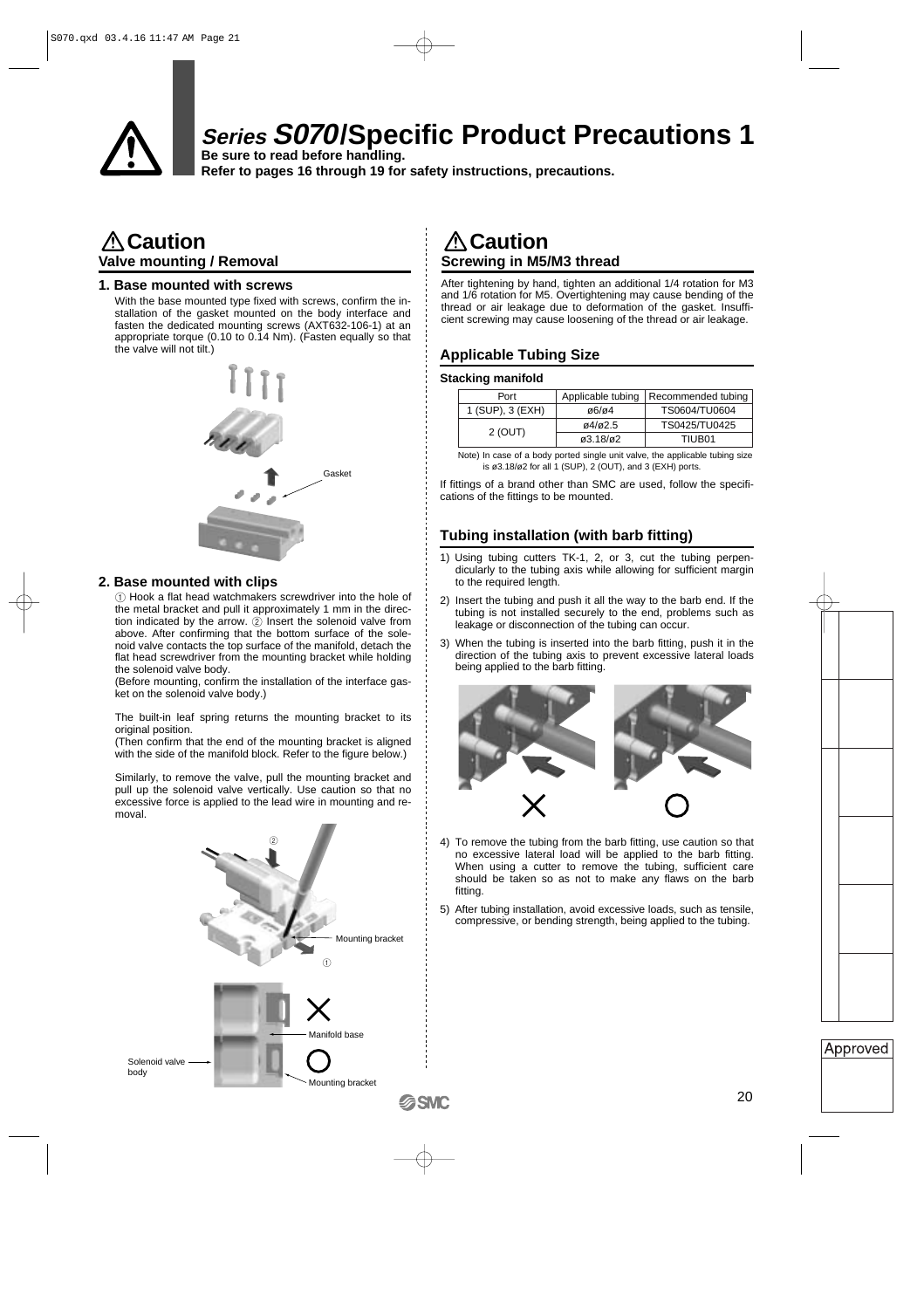

## **Series S070/Specific Product Precautions 2**

**Be sure to read before handling. Refer to pages 16 through 19 for safety instructions, precautions.**

## **Caution Mounting**

#### **1. Solenoid valve fixing procedure (body ported single unit)**

When mounting a body ported type single unit valve, tighten the dedicated mounting screw (AXT632-106A-2) at an appropriate torque (0.05 to 0.07 Nm) to firmly secure the valve body. (Tighten equally so that the valve will not tilt.) If the coil is fixed, the coil joint may break due to application of an excessive load to the tubing body, for example, when the tubing is inserted. With a base mounted type solenoid valve also, use caution to avoid excessive loads.



## **Caution Adding and removing manifold stations**

#### **1. Base mounted stacking type**

- 1 Remove the clip and metal joint from the position where the new station is to be mounted by pulling them in the directions indicated by the arrows.
- 2 Place the additional manifold block assembly and mount the metal joint and clip by reversing the assembly order. Securely insert the clip and the metal joint so that they will not protrude from the top and bottom surfaces respectively.

The clip is commonly used to secure the manifold block and fittings.



To remove the station, follow the same procedure for assembly and disassembly.

#### **2. Body ported manifold type**

- 1 Remove the clip on the position where the station is to be added by pulling it in the direction indicated by the arrow. (Insert a flat head screwdriver in the recess indicated in the figure to remove the clip.)
- 2 Place the additional solenoid valve into the separation and insert the clip.

Insert the clip until it fits in the groove on the body side.



## **Caution Vacuum application**

An N.C. type valve pressurized at 1 (SUP) port can be used within the maximum operating pressure differential specified for the product. If the valve is to be used in the following applications, however, care should be taken about the piping ports, maximum operating pressure differential and allowable leakage.

1) Vacuum release application

Use 3 (R) port for vacuum pressure and 1 (P) port for vacuum release pressure. The pressure differential between 3 (R) and 1 (P) is the maximum operating pressure differential for each type.



2) Vacuum retention Please consult SMC if the allowable leakage is limited when the valve is used for vacuum retention of a vessel, even within the low vacuum range  $(1.33 \times 10^2 \text{ Pa or above}).$